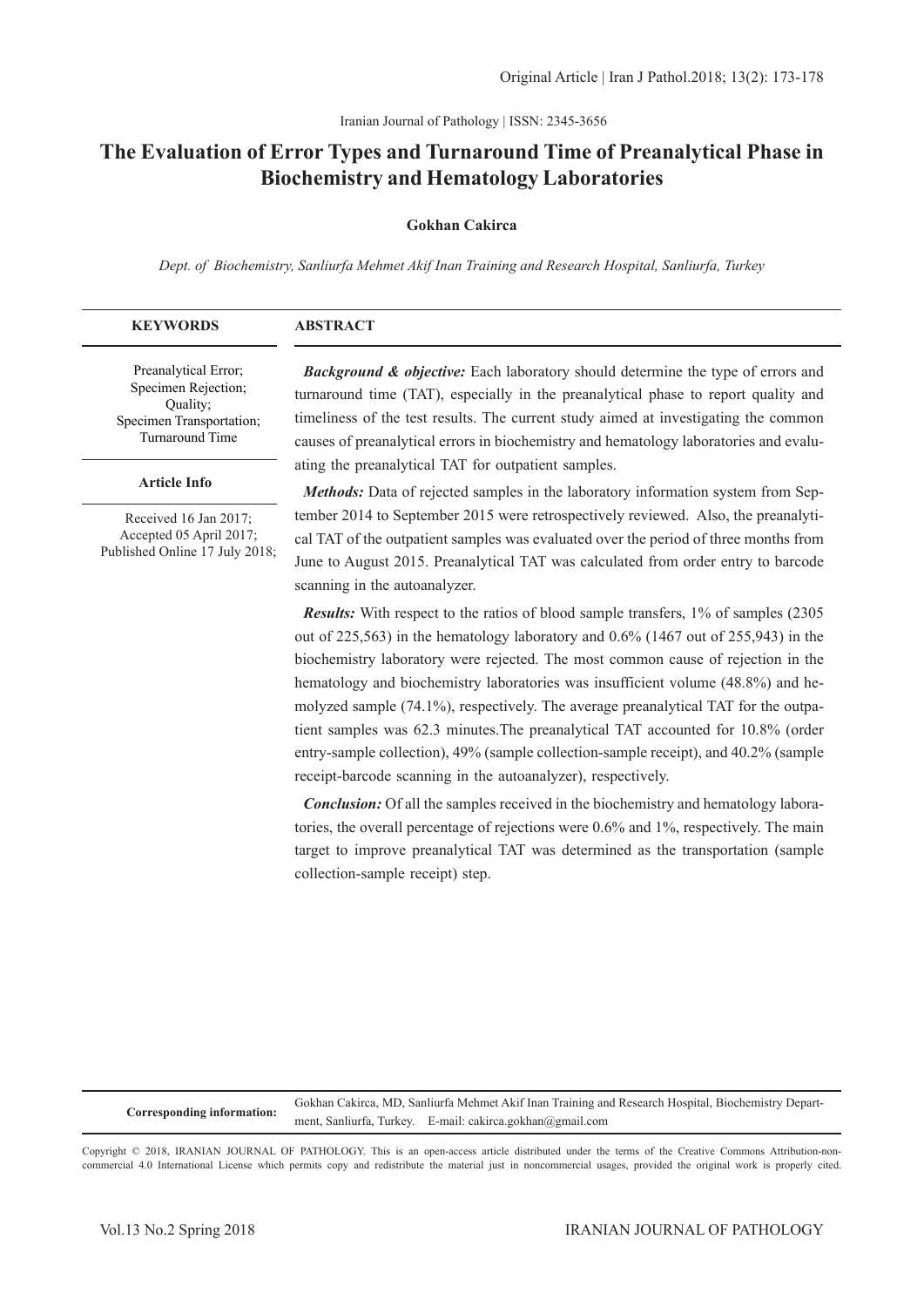### **Introduction**

Clinical laboratories play a key role in the diagnosis and treatment of patients since they provide data from the analysis of body fluids. Laboratory errors lead to a number of clinical problems including delayed diagnosis, additional laboratory testing, and incorrect diagnosis and treatment (1). Preanalytical phase errors account for approximately 60%-70% of laboratory errors. Major sources of preanalytical errors include inappropriate test request, patient preparation, specimen collection, specimen transportation, and specimen preparation for testing (2). Reduction of error rates in preanalytical phase is essential to ensure cost effectiveness, patient satisfaction, and quality laboratory service (3,4).

The turnaround time (TAT) used in hospitals to assay the performance of laboratory is defined as the time taken from order entry to result reporting (5). Shortening TAT is important for early diagnosis and treatment that shortens patients` hospital stay and consequently increases their satisfaction and safety (6,7).

The current study aimed at investigating (I) the causes and incidences of the specimens rejection in the preanalytical phase and (II) the preanalytical TAT of outpatient samples for quality and timeliness of reporting the test results.

#### **Materials and Methods**

The current study was conducted at the hematology and biochemistry laboratories of the Mustafa Kemal teaching Hospital. In the current study, the specimens rejected by the hematology and biochemistry laboratories from September 2014 to September 2015 were reviewed. The data were obtained from the laboratory information system (LIS). Furthermore, the preanalytical TAT of outpatient samples of chemistry, immunoassay, coagulation, and hematology test units were evaluated over a period of three months from June to August 2015. The preanalytical phase consists of order entry, barcode printing, sample collection, sample receipt, and barcode scanning in the autoanalyzer steps automatically recorded in LIS as five time points. The time intervals between the stages of preanalytical workflow (order entry-sample collection, sample collection-sample receipt, and sample receiptbarcode scanning in the autoanalyzer) were calculated. The "sample receipt-barcode scanning in the autoanalyzer" step involves distribution of specimens to sections of the lab, centrifugation, and specimen loading.

In the outpatient clinics of the hospital, phlebotomy is usually performed by experienced staff using a vacutainer system. However, in the inpatient services, phlebotomy is mostly performed by nurses and interns using syringes and needles. The blood specimens are transported to the laboratory by the hospital personnel. Then, the specimens are assessed by experienced staff and either accepted or rejected depending on the rejection criteria of the hospital laboratories. The rejection criteria of the laboratory are clotted specimens, insufficient volume, excess volume, specimens with visible hemolysis, lipemic specimens, labelling errors, inappropriate tube, empty tube, and damaged specimens. The current study was approved by the Local Ethics Committee of Mustafa Kemal University.

Statistical analysis was conducted with Microsoft Excel 2010 program. Calculations of rejected specimens for hematology and biochemistry laboratories were presented as number and percentage. Data of preanalytical TAT were expressed as median (minmax).

#### **Results**

Table 1 lists the distribution of hematology and biochemistry samples rejected in the current study. Out of 225,563 samples received in hematology laboratory during the study period, 2305 samples (1%) were rejected. Out of 255,943 samples received in biochemistry laboratory during the study period, 1467 samples (0.6%) were rejected. In the hematology laboratory, the most common cause of rejection was insufficient volume (48.8% of total rejections) followed by clotted specimens (45.6% of total rejections). In the biochemistry laboratory, the most common cause of rejection was hemolyzed specimens (74.1% of total rejections) followed by insufficient volume (16.5% of total rejections). Of the specimens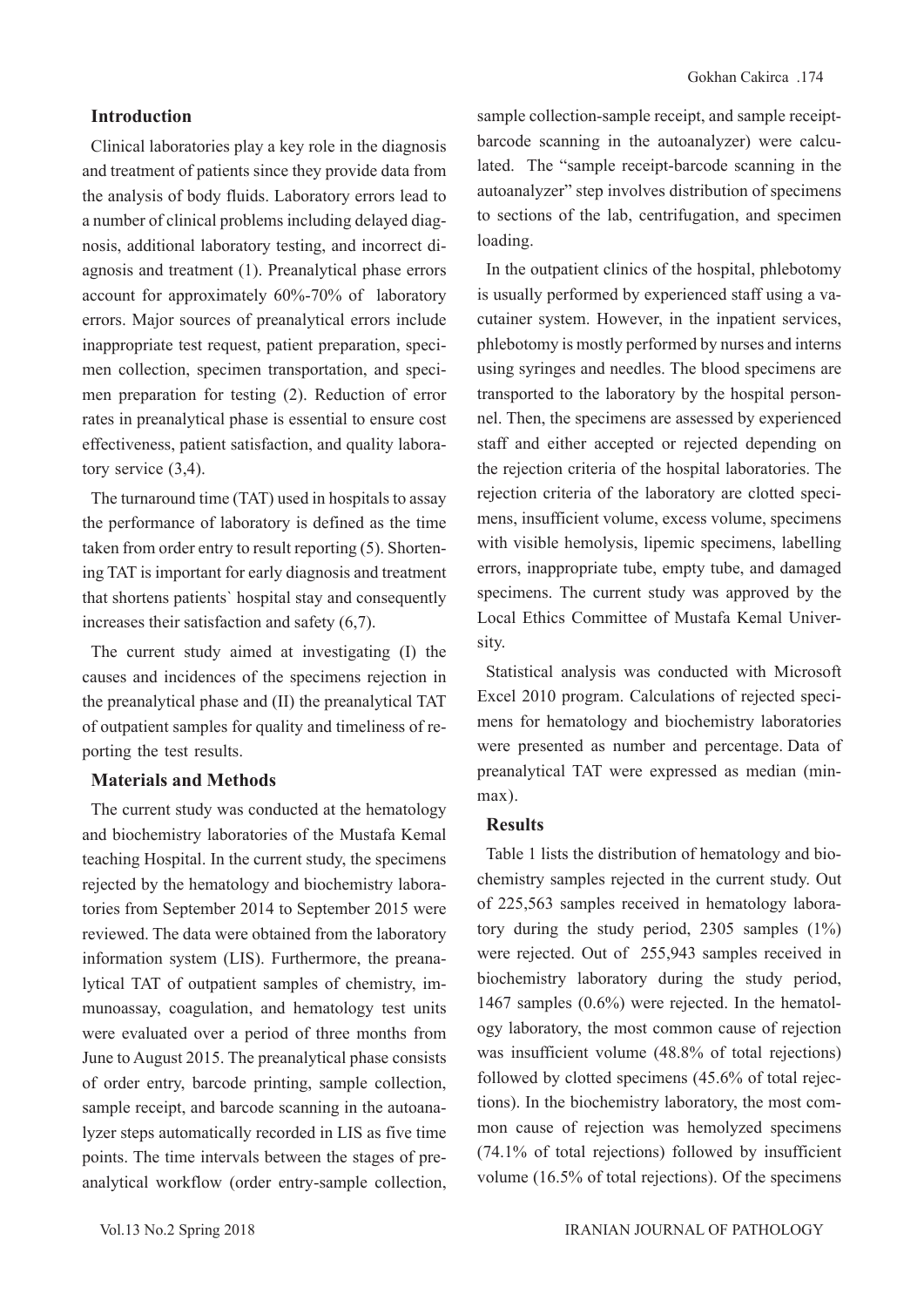#### 175. The Evaluation of Error Types and ...

rejected due to hemolysis, 66% were collected from the hospital inpatient services and 34% from the hospital outpatient clinics.

Table 2 shows the analysis of preanalytical TAT of outpatient specimens. The preanalytical TAT for chemistry test units had a median of 62 minutes, immunoassay test units had a median of 73 minutes, coagulation test units had a median of 63 minutes, and hematology test units had a median of 51 minutes.

|  | Table 1. Rejection analysis for hematology and biochemistry specimens |  |  |
|--|-----------------------------------------------------------------------|--|--|
|  |                                                                       |  |  |

| <b>Rejection criteria</b>              | Biochemistry specimen rejection,<br>frequency; $n$ $(\%)$ | Hematology specimen rejection,<br>frequency; $n$ $(\frac{6}{6})$ |  |
|----------------------------------------|-----------------------------------------------------------|------------------------------------------------------------------|--|
| <b>Clotted samples</b>                 | 32(2.2)                                                   | 1052(45.6)                                                       |  |
| <b>Insufficient samples</b>            | 242(16.5)                                                 | 1124(48.8)                                                       |  |
| <b>Excessive amount</b>                | $\overline{\phantom{0}}$                                  | 45(2)                                                            |  |
| <b>Hemolyzed samples</b>               | 1087(74.1)                                                | 24(1)                                                            |  |
| <b>Lipemic samples</b>                 | 46(3.1)                                                   | 3(0.1)                                                           |  |
| <b>Labelling errors</b>                | 33(2.2)                                                   | 30(1.3)                                                          |  |
| Any other reasons <sup>a</sup>         | 27(1.8)                                                   | 27(1.2)                                                          |  |
| <b>Total Rejection (n)</b>             | 1467                                                      | 2305                                                             |  |
| Total sample (n)                       | 255, 943                                                  | 225, 563                                                         |  |
| Total rejection rate $(\frac{6}{6})^b$ | 0.6                                                       |                                                                  |  |

a: Inappropriate tube, empty tube and damaged specimens.

Percentages: (Number of rejected samples/Total number of rejected samples) x100.

b: (The total number of rejected samples/ total number of samples for each laboratory) x100.

|  |  | <b>Table 2.</b> Analysis of preanalytical TAT of outpatient specimens |  |
|--|--|-----------------------------------------------------------------------|--|
|  |  |                                                                       |  |

| <b>Laboratory test</b><br>groups | <b>Order entry-</b><br>Sample collection | <b>Sample collection-</b><br>Sample receipt | Sample receipt-<br><b>Barcode scanning in</b><br>the autoanalyzer | <b>Preanalytical TAT</b><br>(minutes) |
|----------------------------------|------------------------------------------|---------------------------------------------|-------------------------------------------------------------------|---------------------------------------|
| <b>Chemistry</b><br>(n: 15,097)  | $7(1-335)$                               | $26(4-276)$                                 | $29(11-505)$                                                      | 62                                    |
| Immunoassay<br>(n:7,248)         | $8(1-224)$                               | $29(4-236)$                                 | $36(11-382)$                                                      | 73                                    |
| Coagulation<br>(n:3,094)         | $6(1-233)$                               | $35(4-213)$                                 | $22(11-299)$                                                      | 63                                    |
| Hematology<br>(n:10,538)         | $6(1-335)$                               | $32(4-276)$                                 | $13(5-289)$                                                       | 51                                    |
| Average                          | 6.75                                     | 30.5                                        | 25                                                                | 62.3                                  |
| % of each stage                  | $10.8\%$                                 | 49%                                         | $40.2\%$                                                          | 100%                                  |

The data were expressed as median (min–max), n: Number of blood samples. Chemistry test units: 30 tests like metabolites, electrolytes, enzymes, lipid profile etc.; immunoassay test units: 27 tests like thyroid function tests, vitamins, fertility hormones, tumor markers etc.; coagulation test units: 5 tests like prothrombine time, partial thromboplastin time, fibrinogen, etc.; hematology test units: 22 tests like hemoglobin, hematocrit, red blood cell count, platelet count, white blood cell count etc.

|  |  |  |  | Table 3. Types of preanalytical errors in the previous studies* |  |  |  |
|--|--|--|--|-----------------------------------------------------------------|--|--|--|
|--|--|--|--|-----------------------------------------------------------------|--|--|--|

| Guimaraes et al. (9) | Sinici Lay et al. (10)       | Goswami et al. (11)    | Jacobsz et al. (12) | Bhat et al. $(13)$ |
|----------------------|------------------------------|------------------------|---------------------|--------------------|
| Clotted              | Clotted                      | Hemolyzed              | Clotted             | Clotted            |
| Insufficient         | Insufficient                 | Insufficient           | Insufficient        | Labeling errors    |
| Hemolyzed            | Inappropriate tube/container | Illegible hand writing | Labelling errors    | hemolyzed          |

\*Types of preanalytical errors are written in order of frequency.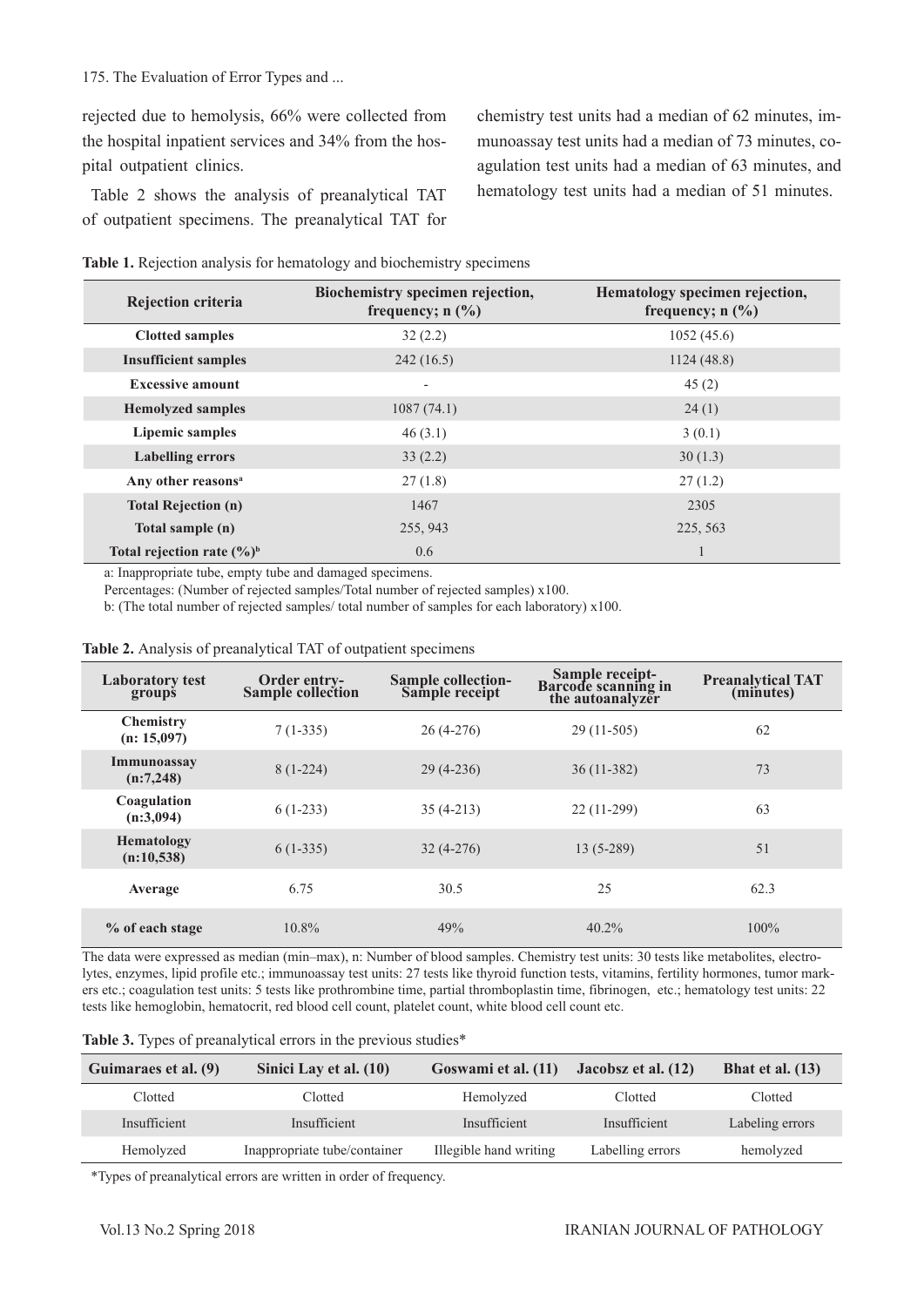### **Discussion**

The reported incidence of the specimens rejected by biochemistry and hematology laboratories ranged 0.3% to 2.7% (8-10). Similarly, in the current study, the incidence of the specimens rejected by the biochemistry and hematology laboratories were 0.6% and 1%, respectively. Table 3 summarizes comparative data regarding types of preanalytical errors in the previous studies (9-13).

In the current study, insufficient volume (48.8%) was the most common factor leading to specimen rejection in the hematology laboratory and the second common factor in the biochemistry laboratory (45.6%). Similarly, this factor was the second common cause of specimen rejection in several studies (9- 12). Literature shows that the incidence of insufficient volume is remarkably high in pediatric, neonatal, and oncology wards, in which peripheral vascular access is difficult (14,15). Chawla et al., found that the number of specimens with insufficient volume was higher in the outpatient clinics than inpatient services. The authors suggested that this difference could be attributed to the fact that the phlebotomists working in the blood collection areas perform incorrect phlebotomy practices due to a heavy workload (16). High rates of insufficient volume in the current study could be attributed to the fact that phlebotomy is mostly performed with syringes and needles in the inpatient services of the hospital. This can be due to the point that appropriate and sufficient amount of blood cannot be transferred to specimen collection tubes via syringes and needles, particularly to tubes with anticoagulants.

Clotted specimen was the second most common factor leading to specimen rejection in the hematology laboratory (45.6%). In some studies, this factor is the most common factor with an incidence ranging 43.8% to 55.8% (9,10,13). Inappropriate handling and pretreatment of blood samples after collection (e g, poor mixing, keeping at horizontal position) is the main reason of the aforesaid clotting problem (17). In accordance with Clinical Laboratory Standards Institute (CLSI) guidelines, it is advised that all blood samples collected in vacuum tubes be mixed gently several times (18). It is believed that paying no attention to this procedure increases the incidence of clotted specimens.

Goswami et al., reported that hemolyzed specimens (81% of total rejections) was the most common cause leading to specimen rejection (11). In the current study, similarly, hemolyzed specimen was the most common cause of rejection in the biochemistry laboratory (74.1%). Hemolysis may be caused by a number of conditions including forceful evacuation of a syringe into a tube, prolonged tourniquet application, vigorous mixing of the blood collected into the tube, and the use of inappropriate needles (19). Dorotic et al., found in a questionnaire study that nurses had insufficient knowledge about the reasons of hemolysis (20). The frequency of hemolysis was more in inpatient services than outpatient clinics, similar to the results of the study by Chawla et al. (16). A higher incidence of hemolysis in inpatient services may be due to incorrect phlebotomy techniques and not using vacutainer system for blood collection. Samples in the inpatient services are mostly collected using syringes and needles. One study reported that the phlebotomy technique used for blood collection had a significant effect on the incidence of hemolysis (21). Another study reported that the incidence of preanalytical errors decreased from 61% to 48% after using vacutainer system (22).

It is important to reduce turnaround time for early diagnosis and treatment by providing the safety and pleasure of patients. In the current study, preanalytical TAT of outpatient samples was 62.3 minutes and increased preanalytical TAT was primarily due to delayed transportion of samples to the laboratory. Similarly, Kaur et al., found the TAT of preanalytical phase as  $50.4 \pm 11.9$  minutes in outpatient department and promotion of sample transportation resulted in prolonged preanalytic TAT (23). In another study, the time taken to preanalytical phase for outpatient chemistry specimens was 29.7±6.9 minutes and that was 68.1% of overall TAT. Additionally, lagging in phlebotomy was the main factor of extended preanalytical stage (24). Delays in transport may result from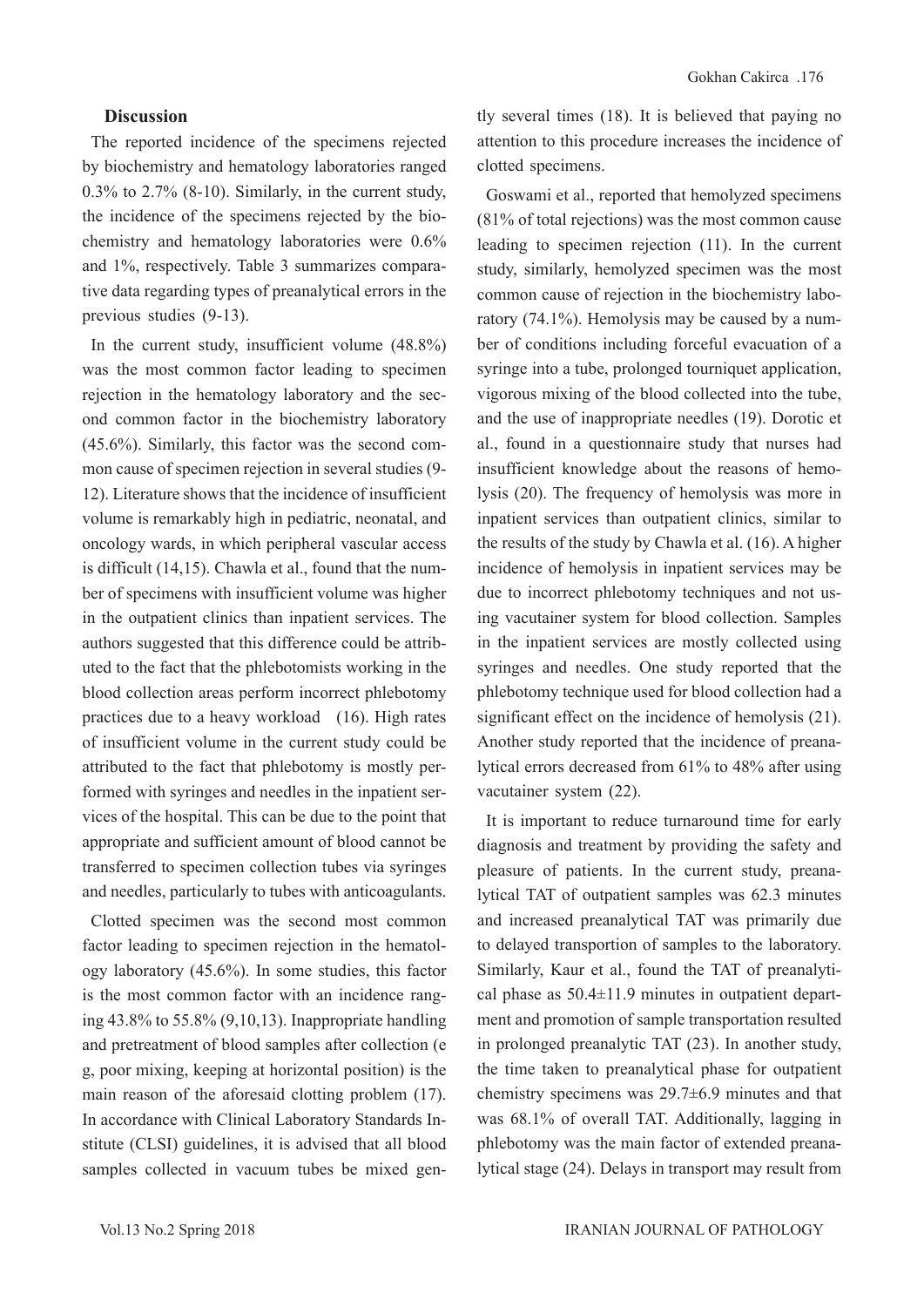177. The Evaluation of Error Types and ...

insufficient personnel and the lack of awareness among the hospital staff about the problems arising from delayed transportation. Fernandes et al., reported that using pneumatic tube system to transport blood specimens may shorten the TAT (25). In addiition, preanalytical phase of turnaround time can be shortened with taking some measurements such as using automatic sample tube barcoding device, choosing appropriate tube, providing sufficient personnel, and educating phlebotomists periodically.

## **Conclusion**

In the current study, the most frequent causes of specimen rejections were hemolyzed specimen and insufficient volume for biochemistry laboratory. For the hematology laboratory these included clotted specimen and insufficient volume. Also, lagging in transportation was the main factor of prolonged preanalytic TAT. Hence, continuous training should be planned for hospital staff on sample collection techniques (correct techniques for venepuncture, choosing appropriate tube, etc.) and transport time of the specimens.

### **Conflict of interest**

Authors declared no conflict of interest.

## **References**

- 1. Howanitz PJ. Errors in laboratory medicine: practical lessons to improve patient safety. Arch Pathol Lab Med. 2005;129(10):1252-61. PMID:[16196513](https://www.ncbi.nlm.nih.gov/pubmed/16196513)
- 2. Lippi G, Chance JJ, Church S, Dazzi P, Fontana R, Giavarina D, et al. Preanalytical quality improvement: from dream to reality. Clin Chem Lab Med. 2011;49(7):1113-26. [https://doi.](https://www.degruyter.com/view/j/cclm.2011.49.issue-7/cclm.2011.600/cclm.2011.600.xml) [org/10.1515/CCLM.2011.600 P](https://www.degruyter.com/view/j/cclm.2011.49.issue-7/cclm.2011.600/cclm.2011.600.xml)MID:[21517699](https://www.ncbi.nlm.nih.gov/pubmed/21517699)
- 3. Sciacovelli L, Plebani M. The IFCC Working Group on laboratory errors and patient safety. Clin Chim Acta. 2009;404(1):79-85. [https://doi.](https://www.sciencedirect.com/science/article/pii/S0009898109001478?via%3Dihub) [org/10.1016/j.cca.2009.03.025](https://www.sciencedirect.com/science/article/pii/S0009898109001478?via%3Dihub) PMID:[19328194](https://www.ncbi.nlm.nih.gov/pubmed/19328194)
- 4. Plebani M. Quality indicators to detect pre-analytical errors in laboratory testing. Clin Chim Acta. 2012;33(3):85-8.
- 5. Hawkins RC. Laboratory Turnaround Time. Clin Biochem Rev. 2007;28(4):179-94.

PMID[:18392122](https://www.ncbi.nlm.nih.gov/pubmed/18392122) PMCID:PMC2282400

- 6. Holland LL, Smith LL, Blick KE. Reducing laboratory turnaround time outliers can reduce emergency department patient length of stay: an 11-hospital study. Am J Clin Pathol. 2005;124(5):672-4. [https://doi.org/10.1309/](https://academic.oup.com/ajcp/article/124/5/672/1759639) [E9QPVQ6G2FBVMJ3B](https://academic.oup.com/ajcp/article/124/5/672/1759639) PMID[:16203280](https://www.ncbi.nlm.nih.gov/pubmed/16203280)
- 7. Gelrud J, Burroughs H, Koterwas J. Emergency care center turnaround time--an improvement story. J Healthc Qual. 2008;30(1):31-7. PMID:[18257455](https://www.ncbi.nlm.nih.gov/pubmed/18257455)
- 8. Dale JC, Novis DA. Outpatient phlebotomy success and reasons for specimen rejection. Arch Pathol Lab Med. 2002;126(4):416-9. PMID:[11900564](https://www.ncbi.nlm.nih.gov/pubmed/11900564)
- 9. Guimaraes AC, Wolfart M, Brisolara ML, Dani C. Causes of rejection of blood samples handled in the clinical laboratory of a University Hospital in Porto Alegre. Clin Biochem. 2012;45(1-2):123-6. [https://doi.org/10.1016/j.](https://www.sciencedirect.com/science/article/pii/S0009912011026956?via%3Dihub) [clinbiochem.2011.10.009](https://www.sciencedirect.com/science/article/pii/S0009912011026956?via%3Dihub) PMID[:22040813](https://www.ncbi.nlm.nih.gov/pubmed/22040813)
- 10. Sinici Lay I, Pinar A, Akbiyik F. Classification of reasons for rejection of biological specimens based on pre-preanalytical processes to identify quality indicators at a university hospital clinical laboratory in Turkey. Clin Biochem. 2014;47(12):1002-5. [https://doi.org/10.1016/j.](https://www.sciencedirect.com/science/article/pii/S0009912014002148?via%3Dihub) [clinbiochem.2014.04.024](https://www.sciencedirect.com/science/article/pii/S0009912014002148?via%3Dihub) PMID:[24794787](https://www.ncbi.nlm.nih.gov/pubmed/24794787)
- 11. Goswami B, Singh B, Chawla R, Mallika V. Evaluation of errors in a clinical laboratory: a one-year experience. Clin Chem Lab Med. 2010;48(1):63-6. [https://doi.org/10.1515/](https://www.degruyter.com/view/j/cclm.2010.48.issue-1/cclm.2010.006/cclm.2010.006.xml) [CCLM.2010.006](https://www.degruyter.com/view/j/cclm.2010.48.issue-1/cclm.2010.006/cclm.2010.006.xml) PMID[:20047530](https://www.ncbi.nlm.nih.gov/pubmed/20047530)
- 12. Jacobsz LA, Zemlin AE, Roos MJ, Erasmus RT. Chemistry and haematology sample rejection and clinical impact in a tertiary laboratory in Cape Town. Clin Chem Lab Med. 2011;49(12):2047-50. [https://doi.org/10.1515/](https://www.degruyter.com/view/j/cclm.2011.49.issue-12/cclm.2011.743/cclm.2011.743.xml) [CCLM.2011.743](https://www.degruyter.com/view/j/cclm.2011.49.issue-12/cclm.2011.743/cclm.2011.743.xml) PMID:[21995606](https://www.ncbi.nlm.nih.gov/pubmed/21995606)

13. Bhat V, Tiwari M, Chavan P, Kelkar R. Analysis of laboratory sample rejections in the pre-analytical stage at an oncology center. Clin Chim Acta. 2012;413(15-16):1203-6. [https://doi.](https://www.sciencedirect.com/science/article/pii/S0009898112001684?via%3Dihub) [org/10.1016/j.cca.2012.03.024](https://www.sciencedirect.com/science/article/pii/S0009898112001684?via%3Dihub) PMID:[22507083](https://www.ncbi.nlm.nih.gov/pubmed/22507083)

14. Detaille T, Pirotte T, Veyckemans F. Vascular access in the neonate. Best Pract Res Clin